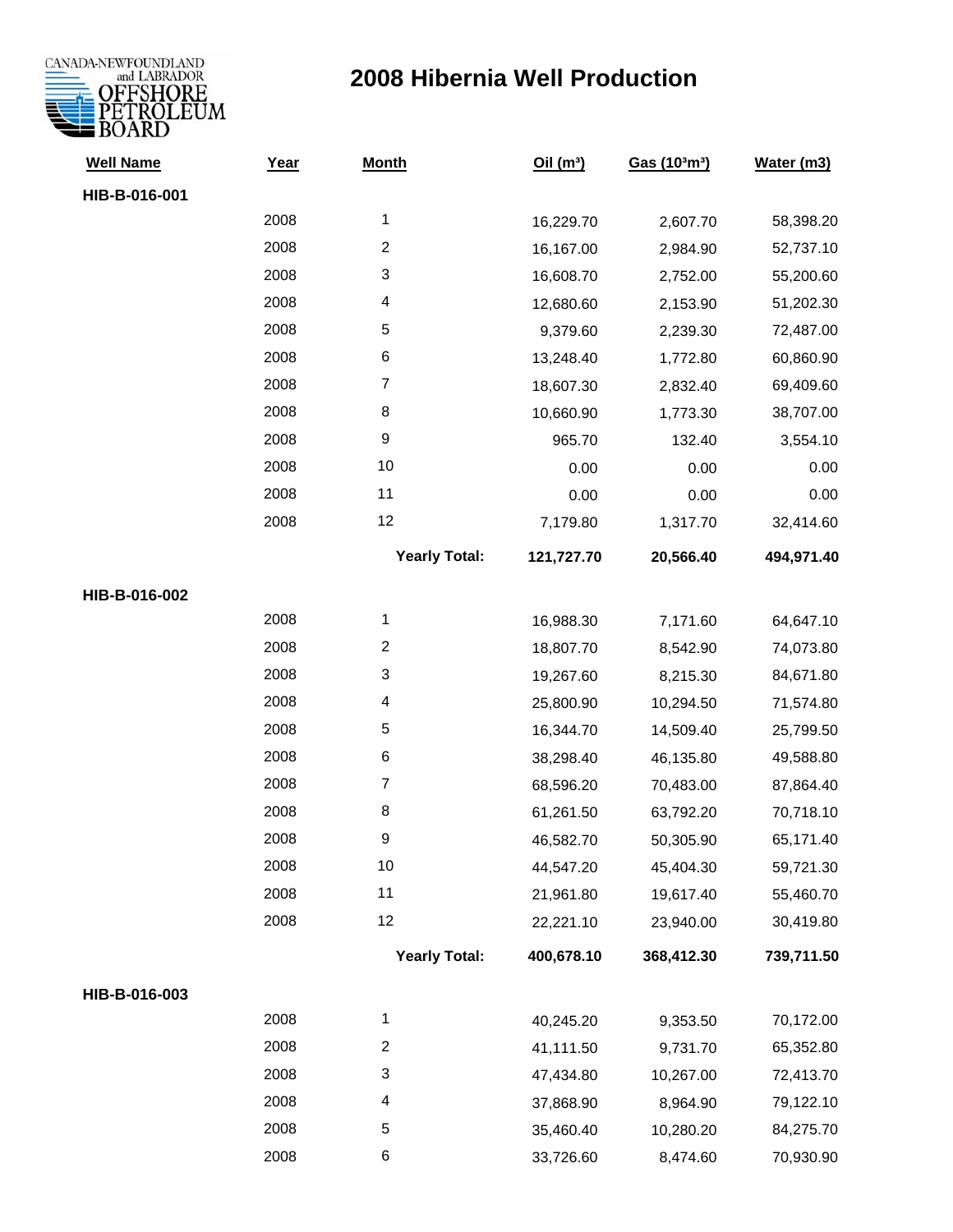

| <b>Well Name</b> | Year | <b>Month</b>         | Oil(m <sup>3</sup> ) | Gas (103m3) | Water (m3)   |
|------------------|------|----------------------|----------------------|-------------|--------------|
|                  | 2008 | $\overline{7}$       | 35,853.40            | 8,325.90    | 79,341.80    |
|                  | 2008 | 8                    | 37,253.40            | 8,954.60    | 72,180.60    |
|                  | 2008 | 9                    | 34,721.90            | 9,030.90    | 78,397.50    |
|                  | 2008 | 10                   | 27,340.40            | 8,686.10    | 83,155.40    |
|                  | 2008 | 11                   | 27,150.40            | 8,764.10    | 92,238.40    |
|                  | 2008 | 12                   | 32,081.50            | 8,387.70    | 93,061.40    |
|                  |      | <b>Yearly Total:</b> | 430,248.40           | 109,221.20  | 940,642.30   |
| HIB-B-016-004Z   |      |                      |                      |             |              |
|                  | 2008 | 1                    | 34,794.00            | 7,358.80    | 92,606.70    |
|                  | 2008 | $\overline{2}$       | 31,004.80            | 7,375.20    | 91,170.00    |
|                  | 2008 | 3                    | 28,766.40            | 6,996.10    | 108,377.7    |
|                  | 2008 | 4                    | 29,458.60            | 6,402.30    | 105,353.4    |
|                  | 2008 | 5                    | 33,109.80            | 6,845.10    | 109,379.0    |
|                  | 2008 | 6                    | 32,898.50            | 6,532.80    | 84,416.10    |
|                  | 2008 | $\overline{7}$       | 33,121.00            | 6,363.20    | 99,056.50    |
|                  | 2008 | 8                    | 29,926.70            | 6,734.70    | 96,196.80    |
|                  | 2008 | 9                    | 30,940.70            | 6,383.90    | 97,912.60    |
|                  | 2008 | 10                   | 33,204.30            | 6,326.10    | 98,473.20    |
|                  | 2008 | 11                   | 31,217.90            | 6,242.30    | 100,768.0    |
|                  | 2008 | 12                   | 28,435.10            | 5,868.80    | 101,462.4    |
|                  |      | <b>Yearly Total:</b> | 376,877.80           | 79,429.30   | 1,185,172.40 |
| HIB-B-016-008    |      |                      |                      |             |              |
|                  | 2008 | 1                    | 8,250.80             | 4,538.40    | 7.20         |
|                  | 2008 | 2                    | 13,589.80            | 7,999.30    | 13.60        |
|                  | 2008 | 3                    | 2,445.00             | 1,396.00    | 1.70         |
|                  | 2008 | 4                    | 13,862.90            | 6,948.40    | 0.00         |
|                  | 2008 | 5                    | 13,221.30            | 7,210.70    | 9.50         |
|                  | 2008 | 6                    | 0.00                 | 0.00        | 0.00         |
|                  | 2008 | $\overline{7}$       | 0.00                 | 0.00        | 0.00         |
|                  | 2008 | 8                    | 0.00                 | 0.00        | 0.00         |
|                  | 2008 | 9                    | 0.00                 | 0.00        | 0.00         |
|                  | 2008 | 10                   | 0.00                 | 0.00        | 0.00         |
|                  | 2008 | 11                   | 0.00                 | 0.00        | $0.00\,$     |
|                  | 2008 | 12                   | 597.30               | 247.20      | 0.60         |
|                  |      | <b>Yearly Total:</b> | 51,967.10            | 28,340.00   | 32.60        |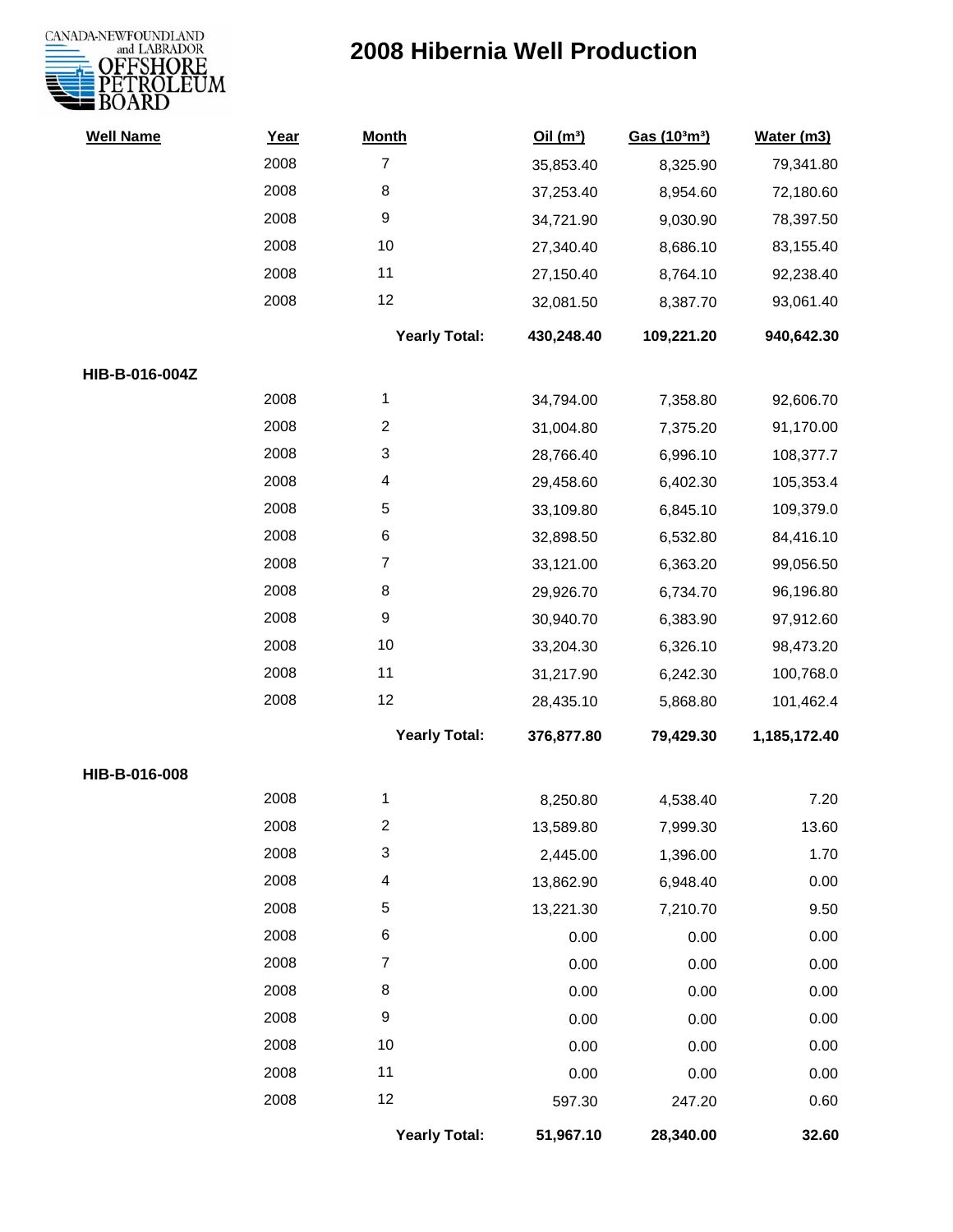# CANADA-NEWFOUNDLAND

| <b>Well Name</b> | Year | <b>Month</b>              | Oil(m <sup>3</sup> ) | Gas (103m3) | Water (m3) |
|------------------|------|---------------------------|----------------------|-------------|------------|
| HIB-B-016-011    | 2008 | $\mathbf 1$               | 0.00                 | 0.00        | 0.00       |
|                  | 2008 | $\boldsymbol{2}$          | 0.00                 | 0.00        | 0.00       |
|                  | 2008 | $\ensuremath{\mathsf{3}}$ | 17,083.40            | 9,400.00    | 983.50     |
|                  | 2008 | $\overline{\mathcal{A}}$  | 786.90               | 374.00      | 57.40      |
|                  | 2008 | $\,$ 5 $\,$               | 0.00                 | 0.00        | 0.00       |
|                  | 2008 | $\,6$                     | 0.00                 | 0.00        | 0.00       |
|                  | 2008 | $\overline{7}$            | 0.00                 | 0.00        | 0.00       |
|                  | 2008 | $\,8\,$                   | 0.00                 | 0.00        | 0.00       |
|                  | 2008 | $\boldsymbol{9}$          | 0.00                 | 0.00        | 0.00       |
|                  | 2008 | 10                        | 0.00                 | 0.00        | 0.00       |
|                  | 2008 | 11                        | 0.00                 | 0.00        | 0.00       |
|                  | 2008 | 12                        | 0.00                 | 0.00        | 0.00       |
|                  |      | <b>Yearly Total:</b>      | 17,870.30            | 9,774.00    | 1,040.90   |
| HIB-B-016-013    |      |                           |                      |             |            |
|                  | 2008 | 1                         | 4,012.90             | 640.90      | 4.20       |
|                  | 2008 | $\boldsymbol{2}$          | 6,884.10             | 689.70      | 12.20      |
|                  | 2008 | $\ensuremath{\mathsf{3}}$ | 1,041.70             | 281.60      | 1.60       |
|                  | 2008 | $\overline{\mathcal{A}}$  | 0.00                 | 0.00        | 0.00       |
|                  | 2008 | $\mathbf 5$               | 11,939.60            | 2,071.20    | 1.60       |
|                  | 2008 | $\,6$                     | 248.40               | 42.30       | 0.00       |
|                  | 2008 | $\overline{7}$            | 7,513.20             | 1,198.50    | 10.40      |
|                  | 2008 | $\,8\,$                   | 0.00                 | 0.00        | 0.00       |
|                  | 2008 | $\boldsymbol{9}$          | 0.00                 | 0.00        | 0.00       |
|                  | 2008 | $10$                      | 0.00                 | 0.00        | 0.00       |
|                  | 2008 | 11                        | 97.10                | 29.70       | 0.10       |
|                  | 2008 | 12                        | 3,564.90             | 587.80      | 7.20       |
|                  |      | <b>Yearly Total:</b>      | 35,301.90            | 5,541.70    | 37.30      |
| HIB-B-016-014    |      |                           |                      |             |            |
|                  | 2008 | $\mathbf{1}$              | 0.00                 | 0.00        | 0.00       |
|                  | 2008 | $\boldsymbol{2}$          | 0.00                 | 0.00        | 0.00       |
|                  | 2008 | 3                         | 0.00                 | 0.00        | 0.00       |
|                  | 2008 | 4                         | 0.00                 | 0.00        | 0.00       |
|                  | 2008 | $\mathbf 5$               | 0.00                 | 0.00        | 0.00       |
|                  | 2008 | $\,6$                     | 1,011.60             | 362.50      | 0.00       |
|                  | 2008 | $\boldsymbol{7}$          | 42,764.10            | 15,064.80   | 0.00       |
|                  | 2008 | $\,8\,$                   | 55,691.90            | 22,218.10   | 0.00       |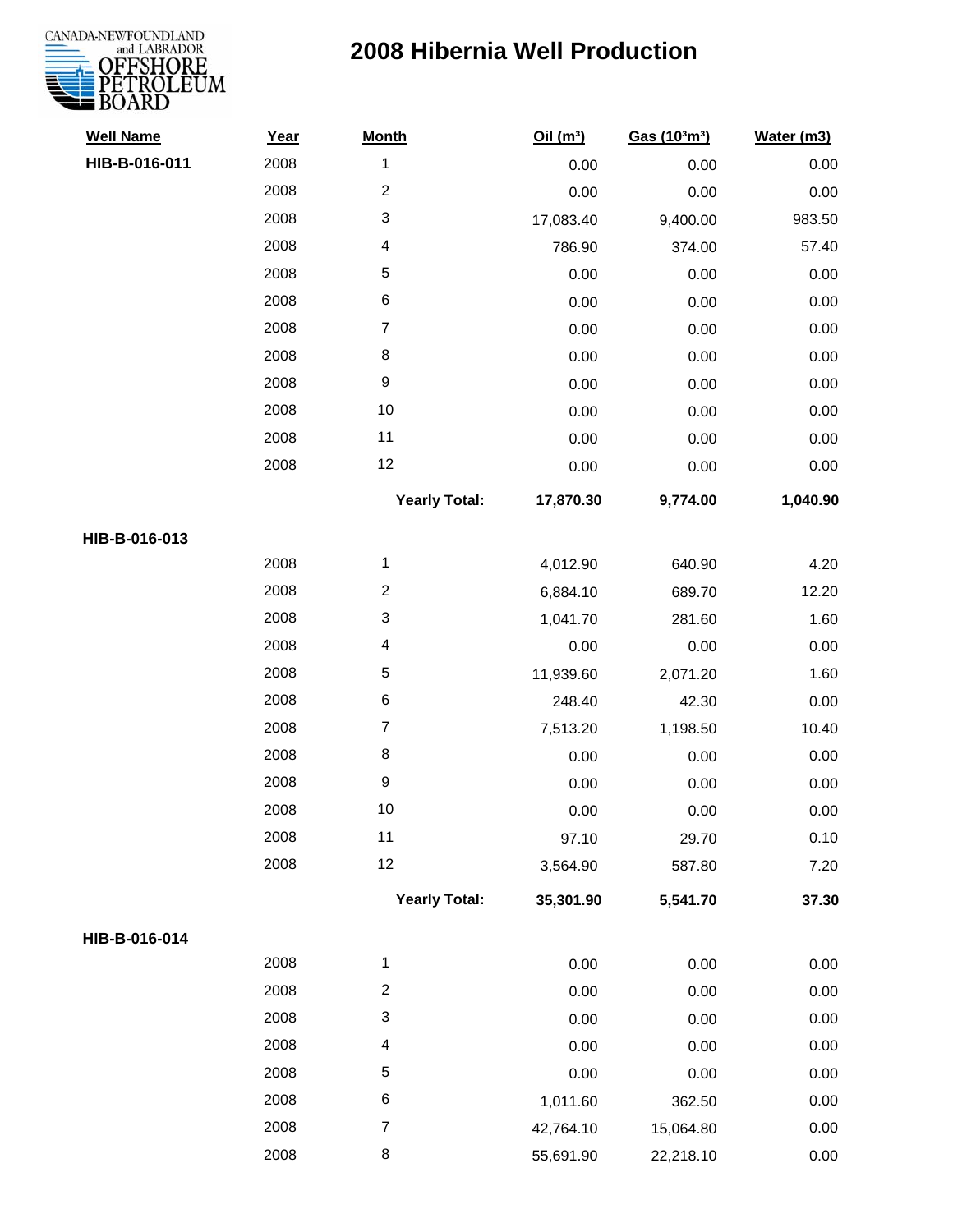

| <b>Well Name</b> | Year | <b>Month</b>         | Oil(m <sup>3</sup> ) | Gas (103m3) | Water (m3) |
|------------------|------|----------------------|----------------------|-------------|------------|
|                  | 2008 | 9                    | 29,042.40            | 11,045.20   | 0.00       |
|                  | 2008 | 10                   | 26,260.40            | 10,037.60   | 0.00       |
|                  | 2008 | 11                   | 29,496.00            | 11,465.40   | 0.00       |
|                  | 2008 | 12                   | 30,129.40            | 12,752.40   | 14.30      |
|                  |      | <b>Yearly Total:</b> | 214,395.80           | 82,946.00   | 14.30      |
| HIB-B-016-017    |      |                      |                      |             |            |
|                  | 2008 | 1                    | 3,844.00             | 1,008.90    | 59,305.40  |
|                  | 2008 | $\overline{2}$       | 4,384.90             | 1,135.10    | 37,636.70  |
|                  | 2008 | 3                    | 4,235.10             | 872.70      | 0.00       |
|                  | 2008 | 4                    | 0.00                 | 0.00        | 0.00       |
|                  | 2008 | 5                    | 21,156.40            | 4,611.50    | 0.00       |
|                  | 2008 | 6                    | 26,692.80            | 6,115.90    | 0.00       |
|                  | 2008 | $\overline{7}$       | 26,435.80            | 5,955.80    | 12.80      |
|                  | 2008 | 8                    | 28,101.00            | 6,494.30    | 39.40      |
|                  | 2008 | 9                    | 33,357.80            | 7,786.80    | 0.00       |
|                  | 2008 | 10                   | 30,551.40            | 6,933.60    | 837.30     |
|                  | 2008 | 11                   | 20,049.40            | 5,056.50    | 8,136.60   |
|                  | 2008 | 12                   | 16,342.60            | 3,615.90    | 9,465.40   |
|                  |      | <b>Yearly Total:</b> | 215,060.20           | 49,587.70   | 115,433.60 |

|               |      | <b>Yearly Total:</b>    | 91,888.30 | 50,437.40 | 4,934.30 |
|---------------|------|-------------------------|-----------|-----------|----------|
|               | 2008 | 12                      | 6,107.90  | 2,288.80  | 95.30    |
|               | 2008 | 11                      | 0.00      | 0.00      | 0.00     |
|               | 2008 | 10                      | 0.00      | 0.00      | 0.00     |
|               | 2008 | 9                       | 0.00      | 0.00      | 0.00     |
|               | 2008 | 8                       | 0.00      | 0.00      | 0.00     |
|               | 2008 | 7                       | 0.00      | 0.00      | 0.00     |
|               | 2008 | 6                       | 0.00      | 0.00      | 0.00     |
|               | 2008 | 5                       | 0.00      | 0.00      | 0.00     |
|               | 2008 | 4                       | 3,304.10  | 1,834.10  | 128.10   |
|               | 2008 | 3                       | 19,073.70 | 10,453.10 | 689.50   |
|               | 2008 | $\overline{\mathbf{c}}$ | 30,544.70 | 17,815.60 | 1,064.60 |
|               | 2008 | 1                       | 32,857.90 | 18,045.80 | 2,956.80 |
| HIB-B-016-018 |      |                         |           |           |          |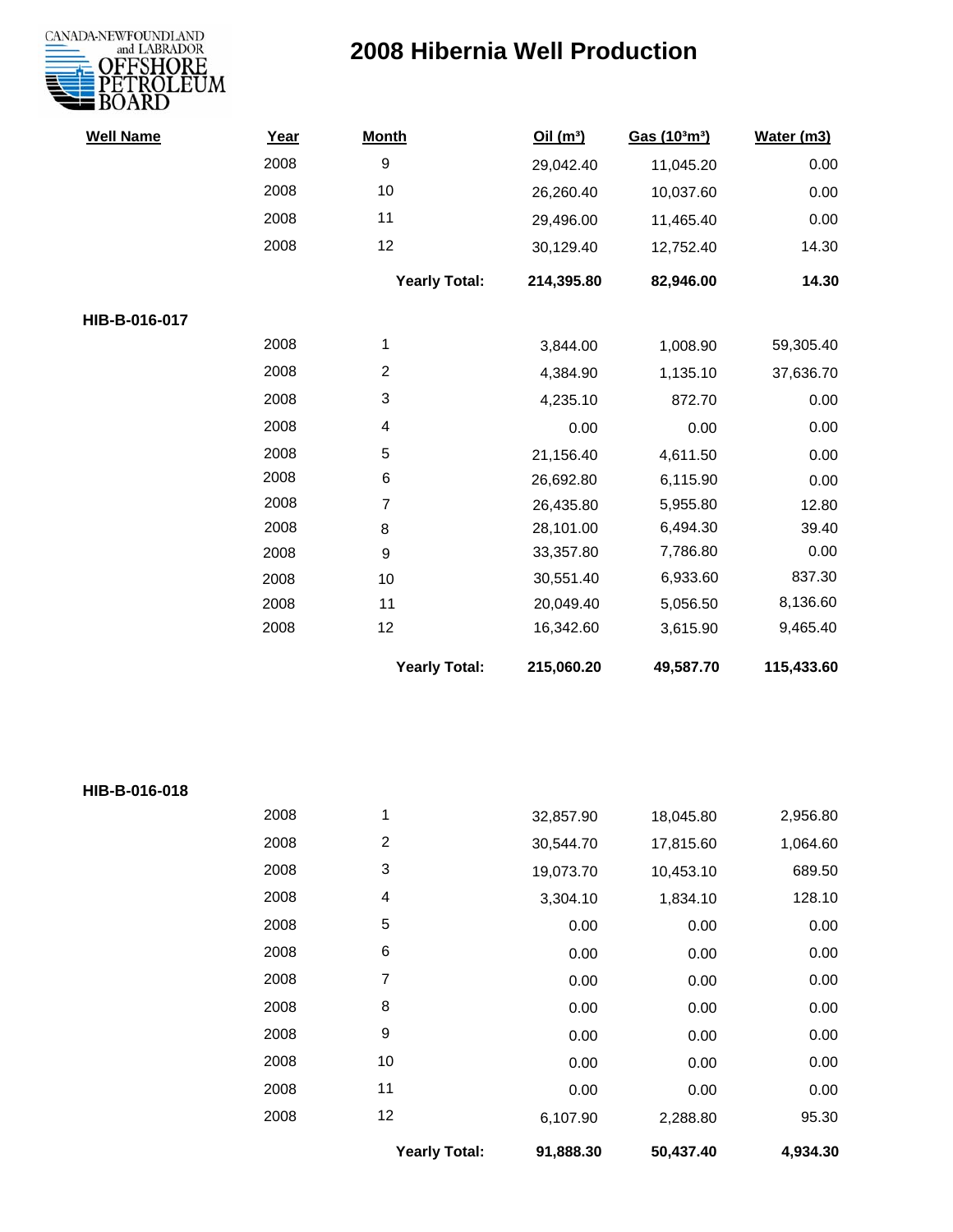

| <b>Well Name</b> | Year | <b>Month</b>            | Oil(m <sup>3</sup> ) | Gas (103m3) | Water (m3) |
|------------------|------|-------------------------|----------------------|-------------|------------|
| HIB-B-016-019Z   |      |                         |                      |             |            |
|                  | 2008 | 1                       | 13,381.50            | 1,095.80    | 3.00       |
|                  | 2008 | $\overline{2}$          | 12,991.60            | 1,036.20    | 0.00       |
|                  | 2008 | 3                       | 16,263.50            | 1,302.40    | 0.00       |
|                  | 2008 | 4                       | 15,650.40            | 1,100.40    | 12.50      |
|                  | 2008 | $\mathbf 5$             | 14,271.90            | 1,159.60    | 16.70      |
|                  | 2008 | $\,6$                   | 12,145.60            | 946.10      | 37.80      |
|                  | 2008 | $\boldsymbol{7}$        | 12,902.90            | 971.20      | 23.00      |
|                  | 2008 | 8                       | 19,447.90            | 1,618.10    | 1.30       |
|                  | 2008 | $\boldsymbol{9}$        | 20,354.00            | 1,684.30    | 228.10     |
|                  | 2008 | 10                      | 19,245.80            | 1,652.20    | 502.40     |
|                  | 2008 | 11                      | 22,604.80            | 1,868.40    | 696.30     |
|                  | 2008 | 12                      | 25,909.50            | 2,142.30    | 1,698.80   |
|                  |      | <b>Yearly Total:</b>    | 205,169.40           | 16,577.00   | 3,219.90   |
| HIB-B-016-021    |      |                         |                      |             |            |
|                  | 2008 | $\mathbf 5$             | 0.00                 | 0.00        | 3,588.40   |
|                  |      | <b>Yearly Total:</b>    | 0.00                 | 0.00        | 3,588.40   |
| HIB-B-016-022    |      |                         |                      |             |            |
|                  | 2008 | 1                       | 0.00                 | 0.00        | 0.00       |
|                  | 2008 | $\boldsymbol{2}$        | 0.00                 | 0.00        | 0.00       |
|                  | 2008 | 3                       | 0.00                 | 0.00        | 0.00       |
|                  | 2008 | 4                       | 0.00                 | 0.00        | 0.00       |
|                  | 2008 | 5                       | 0.00                 | 0.00        | 0.00       |
|                  | 2008 | 6                       | 0.00                 | 0.00        | 0.00       |
|                  | 2008 | $\overline{\mathbf{7}}$ | 0.00                 | 0.00        | 0.00       |
|                  | 2008 | $\bf 8$                 | 0.00                 | 0.00        | 0.00       |
|                  | 2008 | $\boldsymbol{9}$        | 0.00                 | 0.00        | 0.00       |
|                  | 2008 | 10                      | 0.00                 | 0.00        | 0.00       |
|                  | 2008 | 11                      | 0.00                 | 0.00        | 0.00       |
|                  | 2008 | 12                      | 0.00                 | 0.00        | 0.00       |
|                  |      | <b>Yearly Total:</b>    | 0.00                 | 0.00        | $0.00\,$   |
| HIB-B-016-023    |      |                         |                      |             |            |
|                  | 2008 | 1                       | 12,208.30            | 1,236.40    | 289.60     |
|                  | 2008 | $\overline{c}$          | 11,363.20            | 1,168.50    | 201.00     |
|                  | 2008 | 3                       | 14,493.90            | 1,469.90    | 462.90     |
|                  | 2008 | 4                       | 11,181.50            | 1,018.00    | 367.90     |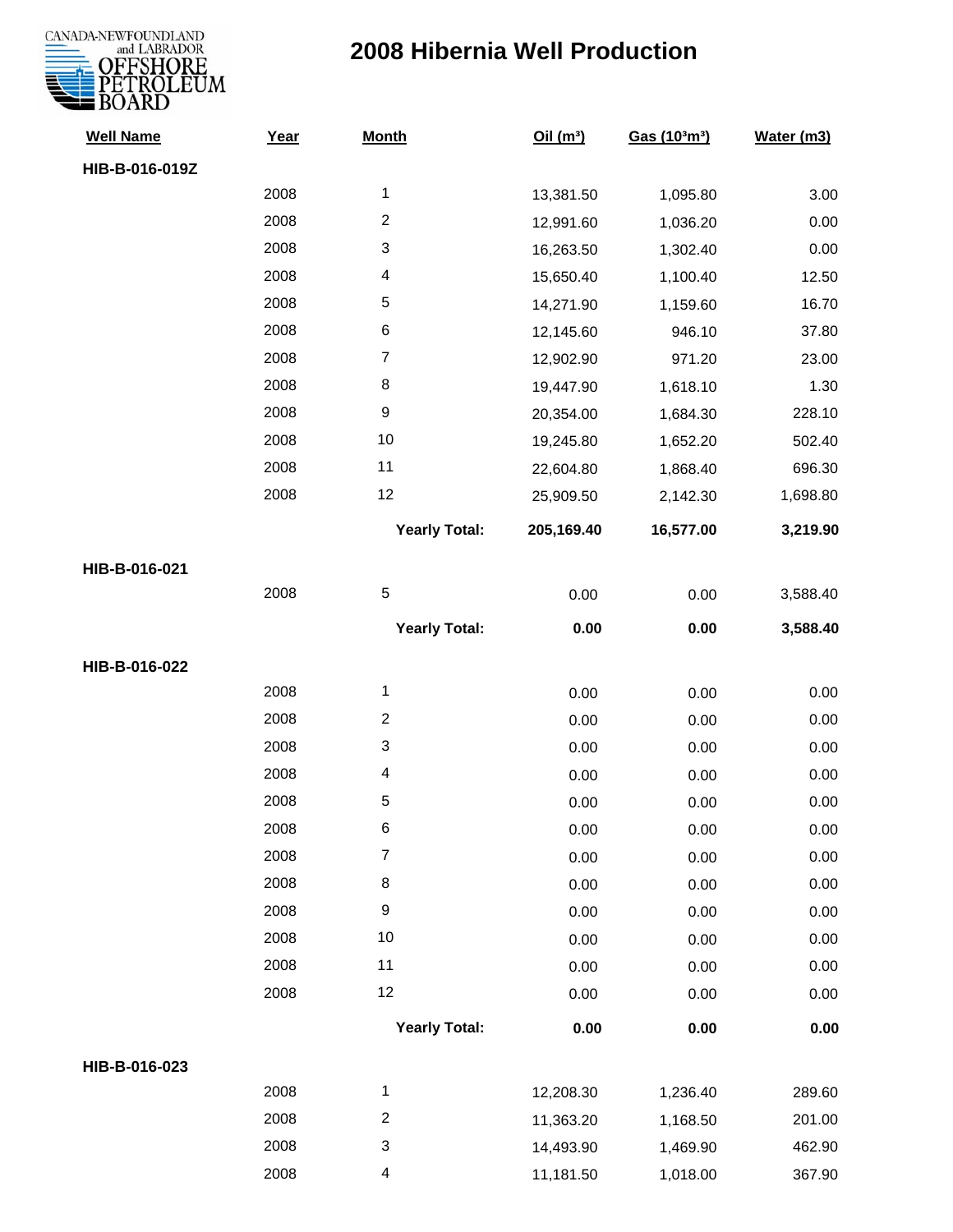

| <b>Well Name</b> | Year | <b>Month</b>         | Oil(m <sup>3</sup> ) | Gas (103m3) | Water (m3) |
|------------------|------|----------------------|----------------------|-------------|------------|
|                  | 2008 | 5                    | 11,058.70            | 1,154.00    | 427.60     |
|                  | 2008 | $\,6$                | 166.50               | 17.50       | 6.10       |
|                  | 2008 | $\overline{7}$       | 0.00                 | 0.00        | 0.00       |
|                  | 2008 | 8                    | 4,015.00             | 431.10      | 148.80     |
|                  | 2008 | $\boldsymbol{9}$     | 3,043.40             | 327.20      | 115.90     |
|                  | 2008 | 10                   | 9,211.30             | 1,026.30    | 211.40     |
|                  | 2008 | 11                   | 10,642.90            | 1,111.60    | 253.60     |
|                  | 2008 | 12                   | 1,699.50             | 176.90      | 39.90      |
|                  |      | <b>Yearly Total:</b> | 89,084.20            | 9,137.40    | 2,524.70   |
| HIB-B-016-024    |      |                      |                      |             |            |
|                  | 2008 | $\mathbf{1}$         | 15,968.20            | 2,003.10    | 67,659.50  |
|                  | 2008 | $\boldsymbol{2}$     | 12,252.90            | 2,170.30    | 70,358.50  |
|                  | 2008 | 3                    | 12,826.40            | 2,122.20    | 84,319.90  |
|                  | 2008 | 4                    | 583.60               | 82.30       | 3,607.20   |
|                  | 2008 | 5                    | 0.00                 | 0.00        | 0.00       |
|                  | 2008 | 6                    | 0.00                 | 0.00        | 0.00       |
|                  | 2008 | $\overline{7}$       | 0.00                 | 0.00        | 0.00       |
|                  | 2008 | 8                    | 10,609.00            | 2,320.60    | 44,300.70  |
|                  | 2008 | $\boldsymbol{9}$     | 26,635.10            | 5,543.10    | 97,816.90  |
|                  | 2008 | 10                   | 1,671.00             | 122.30      | 2,450.50   |
|                  | 2008 | 11                   | 0.00                 | 0.00        | 0.00       |
|                  | 2008 | 12                   | 0.00                 | 0.00        | 0.00       |
|                  |      | <b>Yearly Total:</b> | 80,546.20            | 14,363.90   | 370,513.20 |
| HIB-B-016-025    |      |                      |                      |             |            |
|                  | 2008 | 1                    | 0.00                 | 0.00        | 0.00       |
|                  |      | <b>Yearly Total:</b> | 0.00                 | 0.00        | 0.00       |
| HIB-B-016-028Z   |      |                      |                      |             |            |
|                  | 2008 | $\mathbf{1}$         | 27,332.40            | 20,892.50   | 37.60      |
|                  | 2008 | $\boldsymbol{2}$     | 23,738.30            | 21,343.60   | 39.00      |
|                  | 2008 | 3                    | 23,928.90            | 22,644.90   | 71.10      |
|                  | 2008 | 4                    | 23,082.50            | 24,305.60   | 54.70      |
|                  | 2008 | 5                    | 19,280.50            | 22,719.30   | 107.60     |
|                  | 2008 | 6                    | 11,139.90            | 12,885.10   | 59.70      |
|                  | 2008 | 7                    | 8,244.80             | 7,745.30    | 47.90      |
|                  | 2008 | 8                    | 2,245.90             | 2,268.30    | 11.40      |
|                  | 2008 | 9                    | 0.00                 | 0.00        | 0.00       |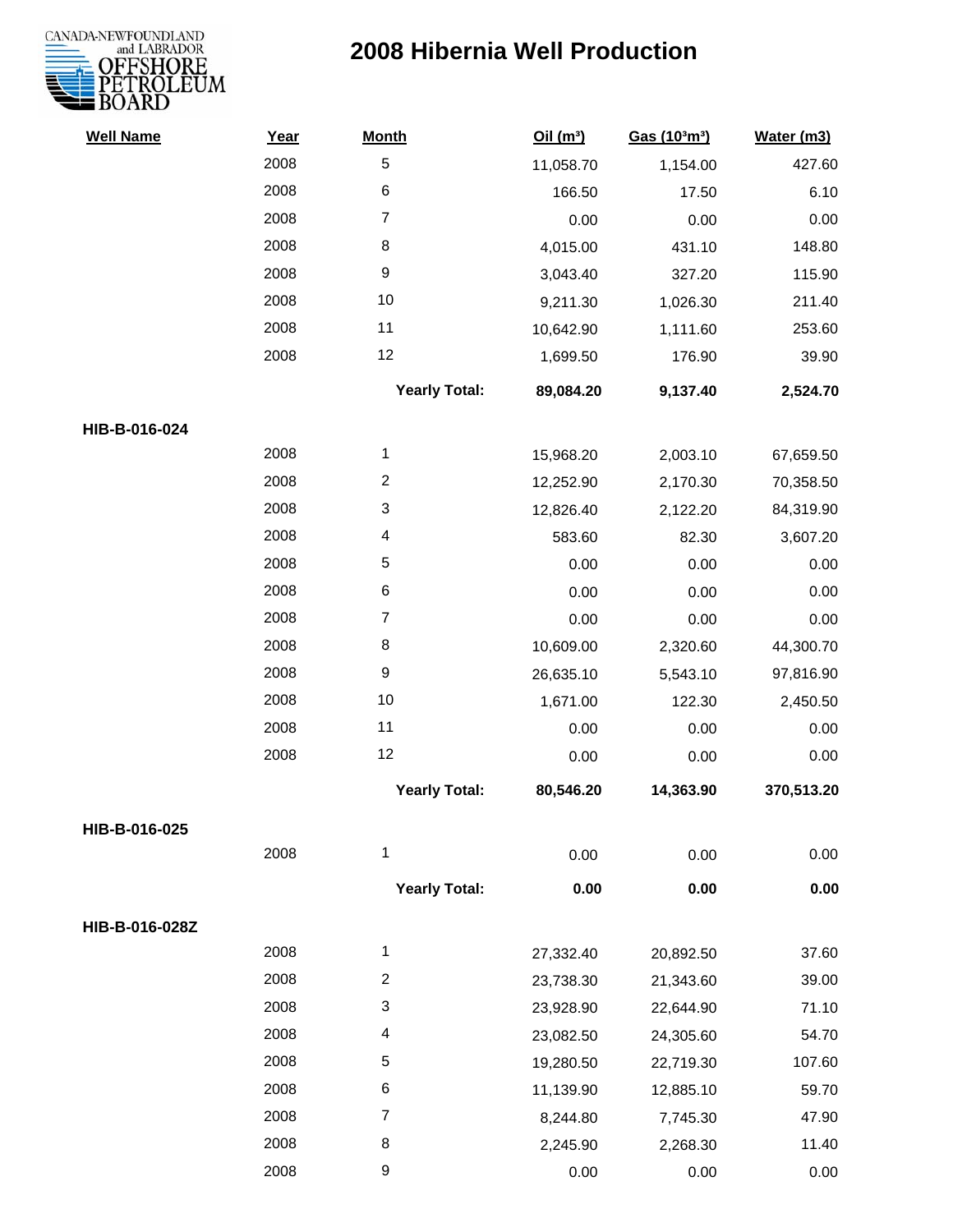

| <b>Well Name</b> | Year | <b>Month</b>              | Oil(m <sup>3</sup> ) | Gas (103m <sup>3</sup> ) | Water (m3) |
|------------------|------|---------------------------|----------------------|--------------------------|------------|
|                  | 2008 | 10                        | 4,335.40             | 2,649.90                 | 4.40       |
|                  | 2008 | 11                        | 12,973.30            | 11,375.30                | 22.80      |
|                  | 2008 | 12                        | 11,575.60            | 10,149.50                | 12.20      |
|                  |      | <b>Yearly Total:</b>      | 167,877.50           | 158,979.30               | 468.40     |
| HIB-B-016-029    |      |                           |                      |                          |            |
|                  | 2008 | 1                         | 32,251.20            | 9,028.40                 | 31.50      |
|                  | 2008 | $\overline{2}$            | 33,094.60            | 9,593.50                 | 64.20      |
|                  | 2008 | 3                         | 35,884.40            | 9,994.00                 | 12.90      |
|                  | 2008 | 4                         | 34,120.20            | 9,451.10                 | 0.00       |
|                  | 2008 | $\sqrt{5}$                | 29,672.40            | 8,372.80                 | 0.00       |
|                  | 2008 | $\,6$                     | 25,285.40            | 6,721.00                 | 0.00       |
|                  | 2008 | $\overline{7}$            | 48,453.90            | 13,139.80                | 0.00       |
|                  | 2008 | 8                         | 54,788.00            | 16,960.40                | 0.00       |
|                  | 2008 | $\boldsymbol{9}$          | 32,083.30            | 9,382.30                 | 0.00       |
|                  | 2008 | $10$                      | 27,541.30            | 8,036.90                 | 0.00       |
|                  | 2008 | 11                        | 27,463.10            | 7,743.70                 | 0.00       |
|                  | 2008 | 12                        | 27,627.60            | 8,110.00                 | 0.00       |
|                  |      | <b>Yearly Total:</b>      | 408,265.40           | 116,533.90               | 108.60     |
| HIB-B-016-032Z   |      |                           |                      |                          |            |
|                  | 2008 | 1                         | 35,121.50            | 3,318.10                 | 14.40      |
|                  | 2008 | $\overline{2}$            | 34,078.30            | 3,033.40                 | 0.00       |
|                  | 2008 | 3                         | 31,298.40            | 2,714.20                 | 0.00       |
|                  | 2008 | 4                         | 33,033.40            | 2,883.40                 | 1,190.40   |
|                  | 2008 | 5                         | 28,300.50            | 2,723.70                 | 5,198.00   |
|                  | 2008 | $\,6$                     | 25,997.60            | 2,388.70                 | 4,921.20   |
|                  | 2008 | $\overline{7}$            | 27,971.00            | 2,299.00                 | 6,076.70   |
|                  | 2008 | 8                         | 28,789.50            | 2,543.60                 | 9,069.10   |
|                  | 2008 | $\boldsymbol{9}$          | 29,863.70            | 2,445.70                 | 7,296.30   |
|                  | 2008 | 10                        | 26,446.00            | 2,472.00                 | 12,816.70  |
|                  | 2008 | 11                        | 27,506.60            | 2,572.40                 | 13,809.60  |
|                  | 2008 | 12                        | 28,761.00            | 2,600.60                 | 14,512.10  |
|                  |      | <b>Yearly Total:</b>      | 357,167.50           | 31,994.80                | 74,904.50  |
| HIB-B-016-033    |      |                           |                      |                          |            |
|                  | 2008 | $\mathbf 1$               | 16,975.70            | 4,475.80                 | 39,649.30  |
|                  | 2008 | $\overline{2}$            | 14,379.70            | 3,143.10                 | 25,808.00  |
|                  | 2008 | $\ensuremath{\mathsf{3}}$ | 15,304.10            | 3,918.20                 | 36,687.60  |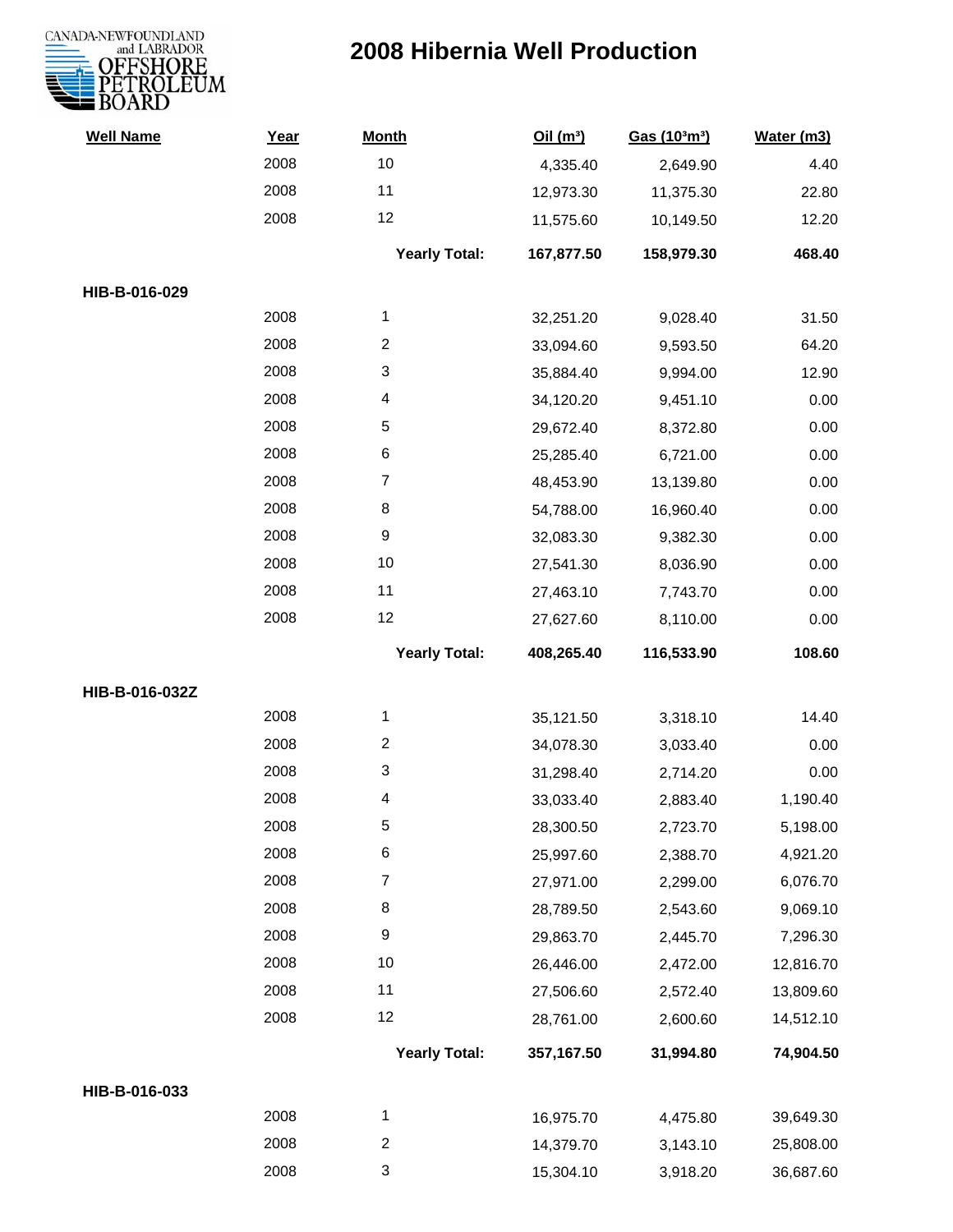

| <b>Well Name</b> | Year | <b>Month</b>            | Oil(m <sup>3</sup> ) | Gas (103m3) | Water (m3) |
|------------------|------|-------------------------|----------------------|-------------|------------|
|                  | 2008 | $\overline{\mathbf{4}}$ | 11,528.80            | 3,684.50    | 39,437.10  |
|                  | 2008 | $\sqrt{5}$              | 14,005.30            | 4,189.30    | 39,085.40  |
|                  | 2008 | 6                       | 14,375.70            | 3,506.80    | 27,180.10  |
|                  | 2008 | $\overline{7}$          | 14,082.50            | 3,421.50    | 30,563.10  |
|                  | 2008 | 8                       | 12,078.20            | 3,396.40    | 29,146.60  |
|                  | 2008 | $\boldsymbol{9}$        | 12,165.90            | 3,163.90    | 27,555.10  |
|                  | 2008 | 10                      | 9,825.10             | 3,050.20    | 29,669.40  |
|                  | 2008 | 11                      | 9,651.90             | 2,595.60    | 25,746.70  |
|                  | 2008 | 12                      | 9,300.90             | 2,874.40    | 34,410.00  |
|                  |      | <b>Yearly Total:</b>    | 153,673.80           | 41,419.70   | 384,938.40 |
| HIB-B-016-034Y   |      |                         |                      |             |            |
|                  | 2008 | 1                       | 0.00                 | 0.00        | 0.00       |
|                  | 2008 | $\overline{2}$          | 0.00                 | 0.00        | 0.00       |
|                  | 2008 | 3                       | 0.00                 | 0.00        | 0.00       |
|                  | 2008 | 4                       | 29,448.50            | 7,028.90    | 0.80       |
|                  | 2008 | $\,$ 5 $\,$             | 33,107.20            | 8,272.50    | 23.30      |
|                  | 2008 | $\,6$                   | 24,919.60            | 6,007.60    | 3.60       |
|                  | 2008 | 7                       | 38,920.20            | 9,703.10    | 0.00       |
|                  | 2008 | 8                       | 44,592.80            | 12,230.20   | 0.00       |
|                  | 2008 | $\boldsymbol{9}$        | 74,810.70            | 21,619.10   | 0.00       |
|                  | 2008 | 10                      | 99,249.20            | 38,933.60   | 0.00       |
|                  | 2008 | 11                      | 97,458.00            | 44,983.40   | 0.00       |
|                  | 2008 | 12                      | 96,086.20            | 50,969.40   | 0.00       |
|                  |      | <b>Yearly Total:</b>    | 538,592.40           | 199,747.80  | 27.70      |
| HIB-B-016-036    |      |                         |                      |             |            |
|                  | 2008 | 1                       | 73,589.70            | 19,264.30   | 0.00       |
|                  | 2008 | $\overline{\mathbf{c}}$ | 96,212.60            | 26,501.80   | 0.00       |
|                  | 2008 | 3                       | 99,824.80            | 27,116.00   | 0.00       |
|                  | 2008 | 4                       | 100,168.20           | 27,829.60   | 0.00       |
|                  | 2008 | 5                       | 105,694.50           | 32,014.20   | 59.20      |
|                  | 2008 | 6                       | 123,834.30           | 38,708.10   | 109.20     |
|                  | 2008 | $\overline{7}$          | 55,546.90            | 16,291.50   | 0.00       |
|                  | 2008 | 8                       | 66,993.60            | 20,995.60   | 62.60      |
|                  | 2008 | $\boldsymbol{9}$        | 98,912.70            | 32,919.30   | 18.60      |
|                  | 2008 | 10                      | 100,534.10           | 39,360.40   | 0.00       |
|                  | 2008 | 11                      | 97,089.10            | 41,018.80   | 0.00       |
|                  |      |                         |                      |             |            |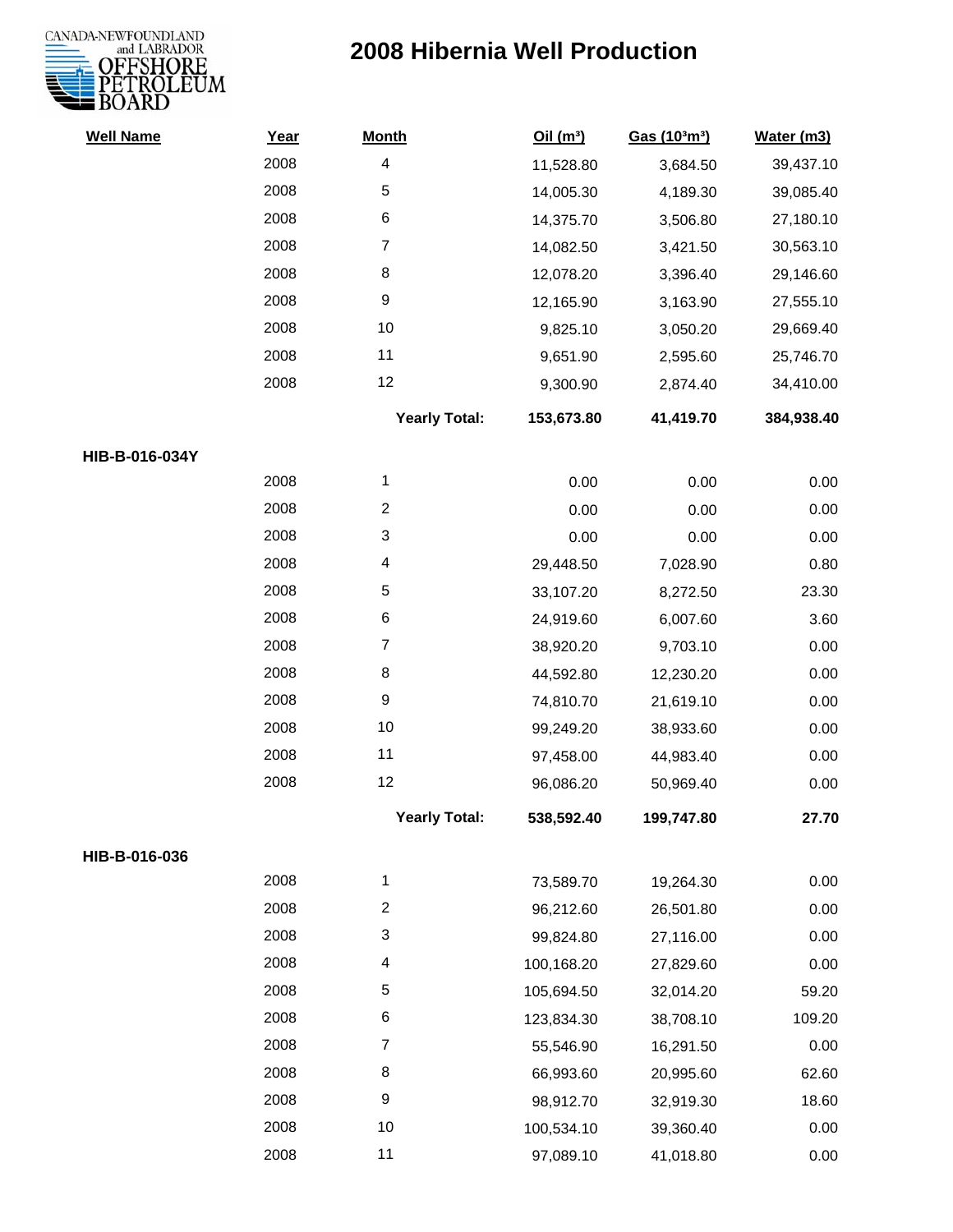

| <b>Well Name</b> | Year | <b>Month</b>              | Oil(m <sup>3</sup> ) | Gas (103m3) | Water (m3) |
|------------------|------|---------------------------|----------------------|-------------|------------|
|                  | 2008 | 12                        | 98,601.20            | 44,395.60   | 0.00       |
|                  |      | <b>Yearly Total:</b>      | 1,117,001.70         | 366,415.20  | 249.60     |
| HIB-B-016-040    |      |                           |                      |             |            |
|                  | 2008 | 1                         | 31,428.80            | 8,970.90    | 0.00       |
|                  | 2008 | $\overline{2}$            | 30,113.20            | 9,452.60    | 0.00       |
|                  | 2008 | $\ensuremath{\mathsf{3}}$ | 30,704.40            | 9,524.40    | 0.00       |
|                  | 2008 | 4                         | 31,031.70            | 9,820.40    | 33.10      |
|                  | 2008 | $\sqrt{5}$                | 31,605.60            | 11,036.20   | 11.50      |
|                  | 2008 | $\,6$                     | 32,682.20            | 11,836.30   | 0.00       |
|                  | 2008 | $\boldsymbol{7}$          | 34,519.40            | 12,370.00   | 0.00       |
|                  | 2008 | $\,8\,$                   | 36,944.80            | 14,446.80   | 0.00       |
|                  | 2008 | $\boldsymbol{9}$          | 33,640.10            | 13,894.20   | 0.00       |
|                  | 2008 | 10                        | 34,237.50            | 14,766.70   | 0.00       |
|                  | 2008 | 11                        | 33,999.70            | 14,731.00   | 0.00       |
|                  | 2008 | 12                        | 34,581.90            | 15,001.30   | 0.00       |
|                  |      | <b>Yearly Total:</b>      | 395,489.30           | 145,850.80  | 44.60      |
| HIB-B-016-041    |      |                           |                      |             |            |
|                  | 2008 | $\mathbf{1}$              | 0.00                 | 0.00        | 0.00       |
|                  | 2008 | $\sqrt{2}$                | 0.00                 | 0.00        | 0.00       |
|                  | 2008 | 3                         | 1,080.00             | 710.60      | 11,641.20  |
|                  | 2008 | 4                         | 27,868.60            | 8,018.40    | 62,297.70  |
|                  | 2008 | $\mathbf 5$               | 29,253.90            | 7,853.70    | 42,279.70  |
|                  | 2008 | 6                         | 31,213.30            | 7,854.30    | 29,642.90  |
|                  | 2008 | 7                         | 2,201.50             | 268.40      | 2,134.60   |
|                  | 2008 | 8                         | 3,273.00             | 751.60      | 3,026.70   |
|                  | 2008 | $\boldsymbol{9}$          | 6,096.80             | 1,708.60    | 47,361.60  |
|                  | 2008 | $10$                      | 12,115.70            | 4,209.70    | 47,353.40  |
|                  | 2008 | 11                        | 22,253.80            | 5,640.90    | 28,286.50  |
|                  | 2008 | 12                        | 9,840.20             | 3,460.10    | 22,984.40  |
|                  |      | <b>Yearly Total:</b>      | 145,196.80           | 40,476.30   | 297,008.70 |
| HIB-B-016-042    |      |                           |                      |             |            |
|                  | 2008 | $\mathbf{1}$              | 16,629.00            | 3,709.50    | 77,707.60  |
|                  | 2008 | $\overline{c}$            | 15,694.00            | 3,895.90    | 72,581.30  |
|                  | 2008 | 3                         | 20,388.50            | 5,197.00    | 53,862.20  |
|                  | 2008 | $\overline{\mathcal{A}}$  | 20,149.80            | 4,862.30    | 56,192.20  |
|                  | 2008 | 5                         | 15,297.40            | 4,247.00    | 61,170.20  |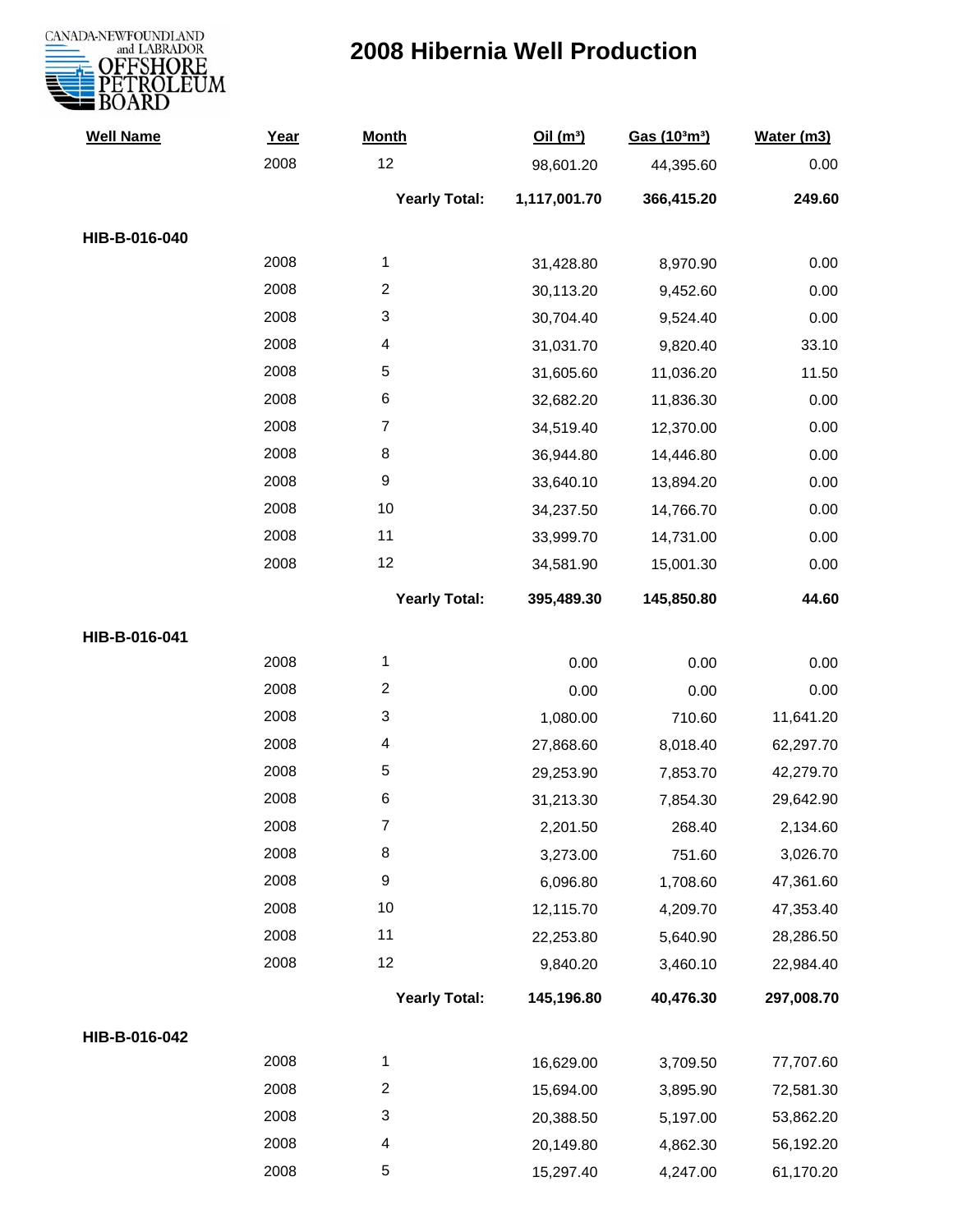

| <b>Well Name</b> | Year | <b>Month</b>         | Oil(m <sup>3</sup> ) | Gas (103m3) | Water (m3) |
|------------------|------|----------------------|----------------------|-------------|------------|
|                  | 2008 | 6                    | 13,667.10            | 3,564.10    | 51,623.90  |
|                  | 2008 | $\overline{7}$       | 17,421.50            | 3,441.60    | 49,996.20  |
|                  | 2008 | 8                    | 10,424.00            | 2,840.60    | 45,735.90  |
|                  | 2008 | 9                    | 3,447.30             | 940.50      | 15,920.50  |
|                  | 2008 | 10                   | 17,819.70            | 3,801.30    | 56,322.20  |
|                  | 2008 | 11                   | 10,350.50            | 3,447.20    | 74,359.90  |
|                  | 2008 | 12                   | 5,388.80             | 1,853.40    | 52,066.40  |
|                  |      | <b>Yearly Total:</b> | 166,677.60           | 41,800.40   | 667,538.50 |
| HIB-B-016-043    |      |                      |                      |             |            |
|                  | 2008 | 1                    | 24,684.90            | 6,830.90    | 6,222.50   |
|                  | 2008 | $\overline{c}$       | 23,972.60            | 6,227.10    | 6,719.00   |
|                  | 2008 | 3                    | 33,102.80            | 8,267.80    | 9,872.70   |
|                  | 2008 | 4                    | 27,911.30            | 7,022.00    | 11,245.70  |
|                  | 2008 | 5                    | 26,596.40            | 7,371.80    | 15,653.00  |
|                  | 2008 | 6                    | 21,408.10            | 5,953.50    | 13,876.20  |
|                  | 2008 | 7                    | 22,555.80            | 5,976.70    | 16,672.90  |
|                  | 2008 | 8                    | 17,709.50            | 5,082.70    | 13,800.10  |
|                  | 2008 | 9                    | 16,771.40            | 4,990.00    | 13,458.80  |
|                  | 2008 | 10                   | 15,904.30            | 5,656.80    | 14,983.10  |
|                  | 2008 | 11                   | 15,456.10            | 5,109.70    | 16,922.80  |
|                  | 2008 | 12                   | 17,577.40            | 4,718.10    | 16,587.00  |
|                  |      | <b>Yearly Total:</b> | 263,650.60           | 73,207.10   | 156,013.80 |
| HIB-B-016-045    |      |                      |                      |             |            |
|                  | 2008 | 1                    | 11,964.40            | 2,857.00    | 9.40       |
|                  | 2008 | $\overline{2}$       | 52,669.30            | 12,560.40   | 98.00      |
|                  | 2008 | 3                    | 63,281.60            | 14,967.10   | 8,853.10   |
|                  | 2008 | 4                    | 40,243.10            | 10,194.60   | 38,595.00  |
|                  | 2008 | 5                    | 33,955.80            | 9,815.50    | 62,853.20  |
|                  | 2008 | 6                    | 26,874.90            | 7,462.90    | 49,923.90  |
|                  | 2008 | 7                    | 18,555.30            | 5,251.80    | 41,486.40  |
|                  | 2008 | 8                    | 12,681.20            | 3,864.30    | 48,529.50  |
|                  | 2008 | 9                    | 16,380.30            | 5,038.80    | 61,023.00  |
|                  | 2008 | 10                   | 20,754.50            | 5,525.10    | 63,623.60  |
|                  | 2008 | 11                   | 6,481.90             | 2,259.10    | 55,028.50  |
|                  | 2008 | 12                   | 12,795.90            | 3,941.60    | 99,045.90  |
|                  |      | <b>Yearly Total:</b> | 316,638.20           | 83,738.20   | 529,069.50 |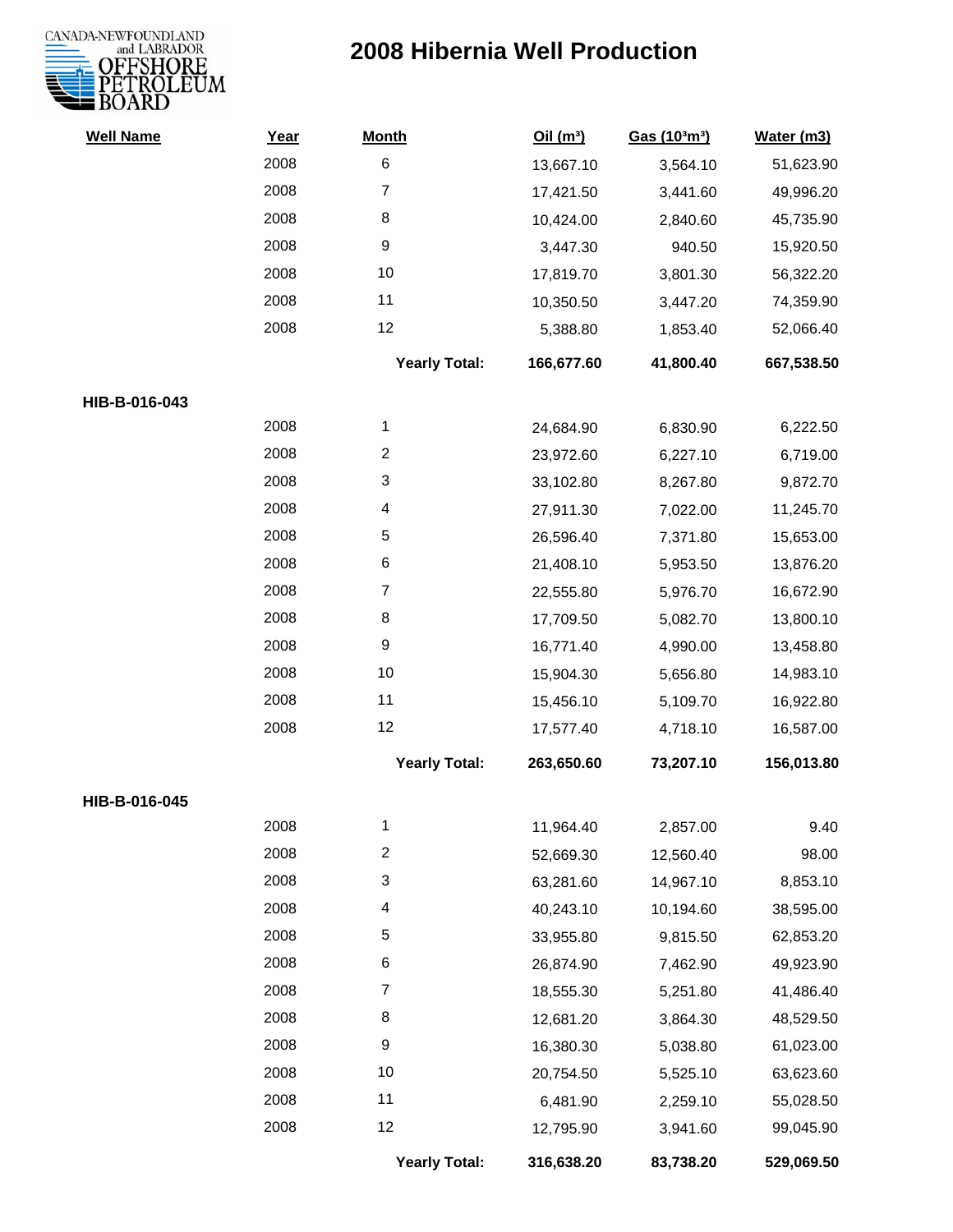

| <b>Well Name</b> | Year | <b>Month</b>              | Oil(m <sup>3</sup> ) | Gas (103m3) | Water (m3) |
|------------------|------|---------------------------|----------------------|-------------|------------|
| HIB-B-016-046    |      |                           |                      |             |            |
|                  | 2008 | $\mathbf{1}$              | 39,327.50            | 15,813.60   | 24,789.30  |
|                  | 2008 | $\overline{2}$            | 40,783.80            | 7,090.60    | 23,317.20  |
|                  | 2008 | $\ensuremath{\mathsf{3}}$ | 40,769.90            | 5,186.90    | 27,814.30  |
|                  | 2008 | 4                         | 39,678.90            | 5,217.40    | 35,494.40  |
|                  | 2008 | 5                         | 44,535.90            | 6,236.50    | 39,685.40  |
|                  | 2008 | 6                         | 41,467.40            | 6,193.90    | 42,005.70  |
|                  | 2008 | $\overline{7}$            | 39,921.00            | 5,430.80    | 42,593.30  |
|                  | 2008 | 8                         | 46,819.60            | 6,249.50    | 36,931.10  |
|                  | 2008 | $\boldsymbol{9}$          | 44,205.10            | 5,879.70    | 34,992.40  |
|                  | 2008 | 10                        | 56,607.10            | 7,118.00    | 41,384.00  |
|                  | 2008 | 11                        | 57,537.30            | 7,290.00    | 34,051.80  |
|                  | 2008 | 12                        | 40,133.50            | 5,294.60    | 24,234.40  |
|                  |      | <b>Yearly Total:</b>      | 531,787.00           | 83,001.50   | 407,293.30 |
| HIB-B-016-048    |      |                           |                      |             |            |
|                  | 2008 | $\mathbf{1}$              | 14,109.00            | 1,184.10    | 29,701.10  |
|                  | 2008 | $\overline{2}$            | 14,012.80            | 1,104.10    | 28,506.20  |
|                  | 2008 | $\ensuremath{\mathsf{3}}$ | 11,357.30            | 1,692.50    | 23,713.00  |
|                  | 2008 | 4                         | 19,740.70            | 1,648.40    | 28,830.10  |
|                  | 2008 | 5                         | 20,323.90            | 1,445.00    | 38,192.30  |
|                  | 2008 | $\,6$                     | 12,449.00            | 1,131.40    | 26,907.70  |
|                  | 2008 | $\overline{7}$            | 24,458.20            | 1,531.80    | 13,328.20  |
|                  | 2008 | 8                         | 17,215.80            | 1,196.00    | 7,657.80   |
|                  | 2008 | $\boldsymbol{9}$          | 10,576.30            | 694.80      | 2,670.40   |
|                  | 2008 | 10                        | 1,272.60             | 80.40       | 242.40     |
|                  | 2008 | 11                        | 10,459.30            | 670.70      | 2,650.00   |
|                  | 2008 | 12                        | 17,131.70            | 1,126.70    | 4,804.00   |
|                  |      | <b>Yearly Total:</b>      | 173,106.60           | 13,505.90   | 207,203.20 |
| HIB-B-016-049Z   |      |                           |                      |             |            |
|                  | 2008 | $\mathbf{1}$              | 59,430.00            | 12,186.80   | 55,132.40  |
|                  | 2008 | $\overline{2}$            | 52,315.10            | 11,434.60   | 59,351.20  |
|                  | 2008 | $\ensuremath{\mathsf{3}}$ | 50,042.70            | 10,211.90   | 68,145.90  |
|                  | 2008 | 4                         | 46,229.50            | 8,411.20    | 63,244.10  |
|                  | 2008 | 5                         | 49,977.10            | 9,058.40    | 68,186.40  |
|                  | 2008 | 6                         | 41,663.10            | 7,832.70    | 67,121.00  |
|                  | 2008 | $\overline{7}$            | 40,161.40            | 6,801.00    | 72,838.50  |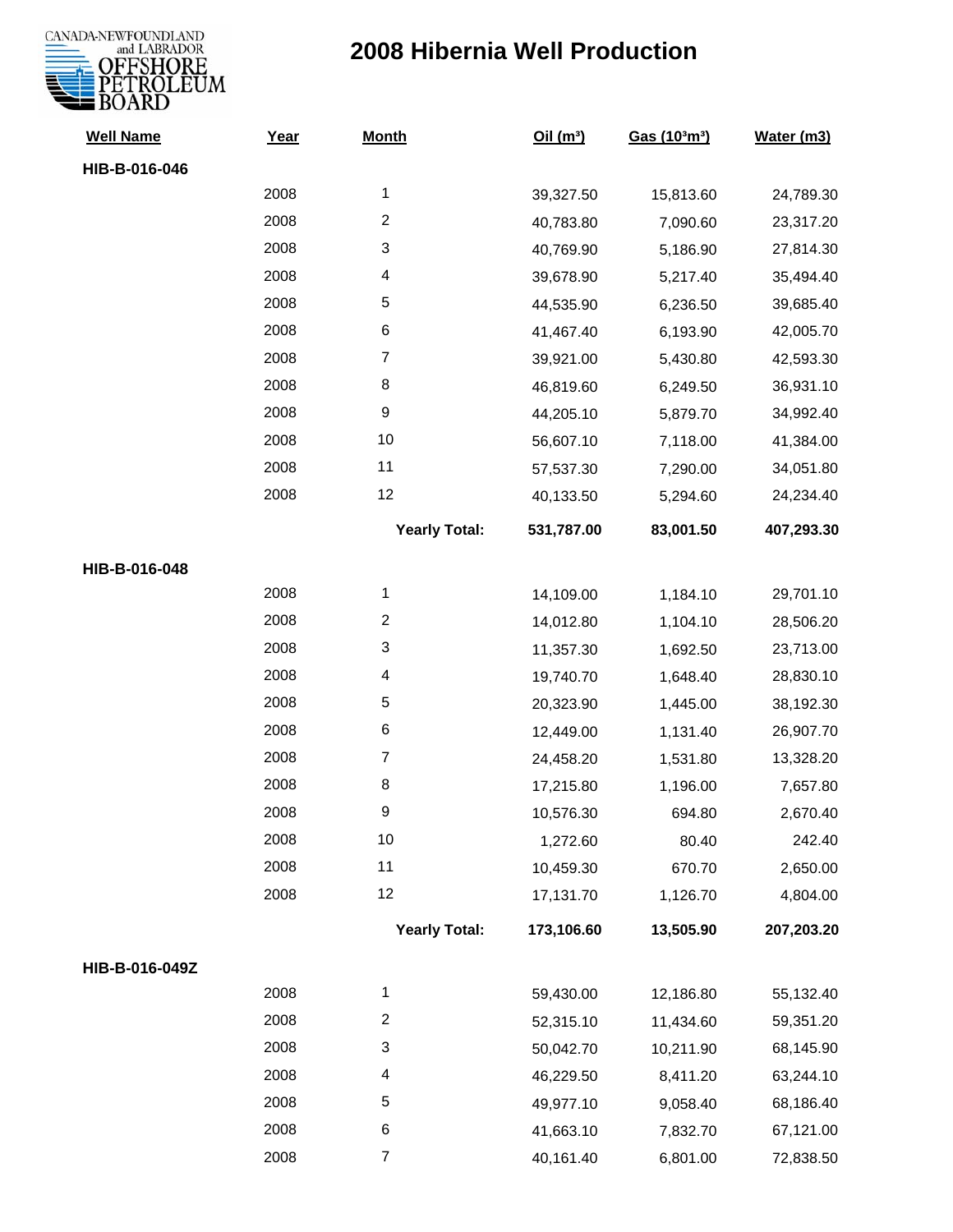

| <b>Well Name</b> | Year | <b>Month</b>             | Oil(m <sup>3</sup> ) | Gas (103m3) | Water (m3) |
|------------------|------|--------------------------|----------------------|-------------|------------|
|                  | 2008 | 8                        | 40,781.90            | 7,791.20    | 78,410.20  |
|                  | 2008 | 9                        | 28,557.00            | 5,356.70    | 81,167.90  |
|                  | 2008 | 10                       | 35,807.30            | 7,428.00    | 83,895.00  |
|                  | 2008 | 11                       | 34,579.40            | 6,803.30    | 86,646.90  |
|                  | 2008 | 12                       | 29,077.70            | 6,086.50    | 88,540.80  |
|                  |      | <b>Yearly Total:</b>     | 508,622.20           | 99,402.30   | 872,680.30 |
| HIB-B-016-051Z   |      |                          |                      |             |            |
|                  | 2008 | 1                        | 13,030.40            | 1,448.20    | 289.00     |
|                  | 2008 | $\overline{c}$           | 7,249.60             | 922.60      | 0.00       |
|                  | 2008 | 3                        | 9,117.20             | 1,183.80    | 0.20       |
|                  | 2008 | $\overline{\mathcal{A}}$ | 0.00                 | 0.00        | 0.00       |
|                  | 2008 | 5                        | 5,336.40             | 661.80      | 0.00       |
|                  | 2008 | 6                        | 6,659.20             | 864.80      | 0.00       |
|                  | 2008 | $\overline{7}$           | 7,911.40             | 978.60      | 0.00       |
|                  | 2008 | 8                        | 0.00                 | 0.00        | 0.00       |
|                  | 2008 | 9                        | 13,007.40            | 1,547.60    | 0.00       |
|                  | 2008 | 10                       | 3,856.20             | 499.80      | 0.00       |
|                  | 2008 | 11                       | 9,550.20             | 1,477.80    | 0.00       |
|                  | 2008 | 12                       | 14,411.40            | 1,872.00    | 0.00       |
|                  |      | <b>Yearly Total:</b>     | 90,129.40            | 11,457.00   | 289.20     |
| HIB-B-016-055    |      |                          |                      |             |            |
|                  | 2008 | 9                        | 13,923.20            | 3,939.00    | 0.00       |
|                  |      | <b>Yearly Total:</b>     | 13,923.20            | 3,939.00    | 0.00       |
| HIB-B-016-058Z   |      |                          |                      |             |            |
|                  | 2008 | 11                       | 0.00                 | 0.00        | 0.00       |
|                  | 2008 | 12                       | 2,595.60             | 273.20      | 0.00       |
|                  |      | <b>Yearly Total:</b>     | 2,595.60             | 273.20      | 0.00       |
| HIB-B-016-059    |      |                          |                      |             |            |
|                  | 2008 | $\mathbf{1}$             | 0.00                 | 0.00        | 0.00       |
|                  | 2008 | $\overline{c}$           | 8,414.20             | 979.20      | 0.00       |
|                  | 2008 | 3                        | 10,692.80            | 1,063.70    | 0.00       |
|                  | 2008 | $\overline{\mathcal{A}}$ | 10,099.50            | 1,030.00    | 0.00       |
|                  | 2008 | 5                        | 12,557.20            | 1,342.10    | 0.00       |
|                  | 2008 | 6                        | 11,870.10            | 1,278.00    | 12.50      |
|                  | 2008 | $\overline{7}$           | 11,065.20            | 1,121.70    | 5.90       |